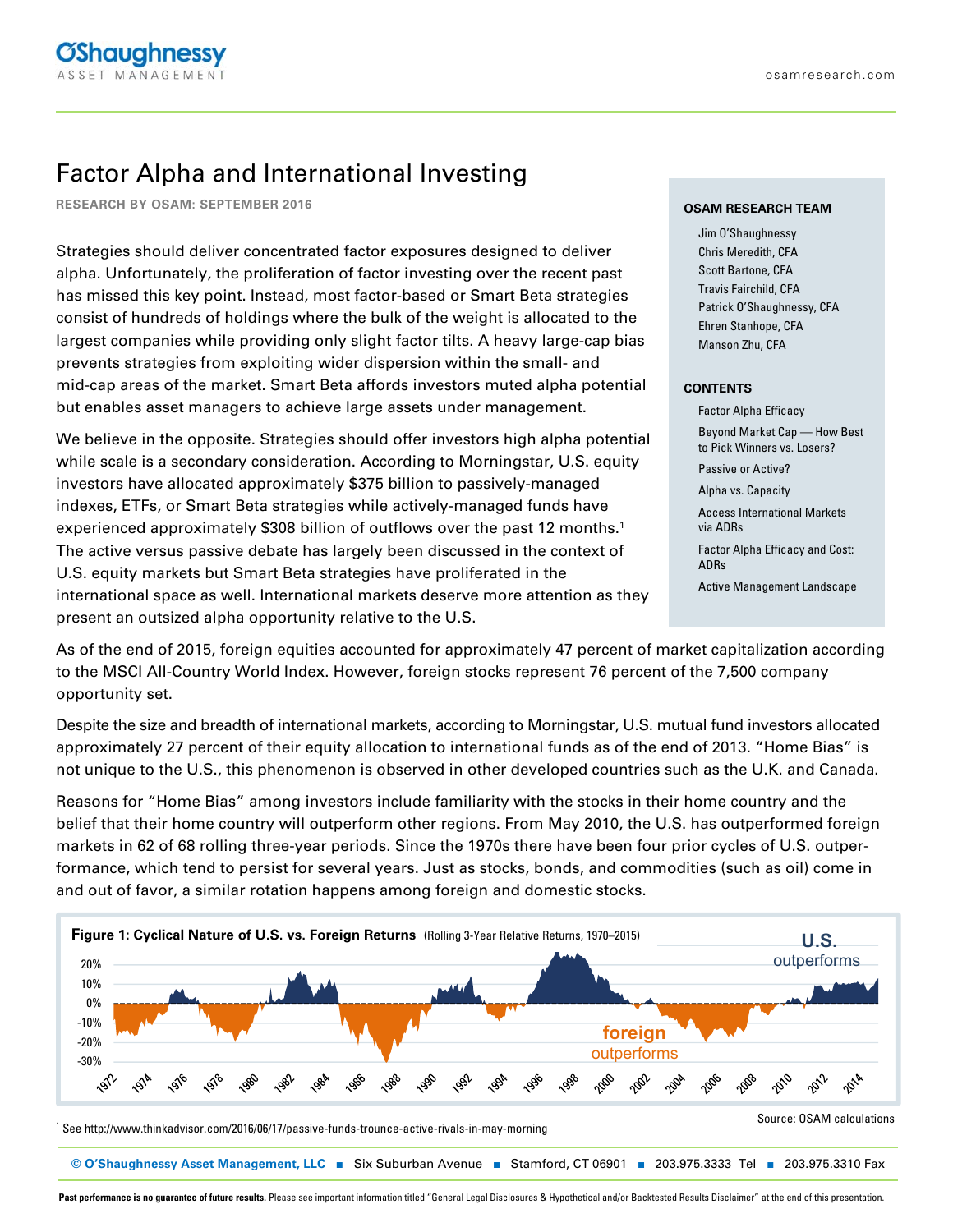Within the institutional money management space many believe that you are better off going passive in the most efficient markets. We will examine international markets and address the dueling motivations of active managers seeking alpha and achieving scale. We will take a look at the structure of international markets and highlight how to take advantage of return dispersion and why factor investing is even more effective than in the U.S.

# Factor Alpha Efficacy

Our goal is to generate alpha with a disciplined, repeatable process. We define our opportunity set as the universe of developed international stocks with a market capitalization greater than \$200 million. A common way to evaluate the efficacy of a factor is to compare the return spread between the highest- and lowest-ranking decile. We can quantify the alpha opportunity by comparing the return spread of the two most important selection factors—value and momentum—to the U.S.



#### Source: OSAM calculations

From 1988 to 2015, the spread between the cheapest and most expensive decile by value<sup>2</sup> in international markets is 19.2 percent, exceeding the 18.3 percent spread for the U.S. For momentum $^3$  we also see a greater spread in international markets of 12.8 percent versus 10.2 percent for the U.S. The wide spread suggests there are significant benefits derived from aligning portfolio characteristics with the proven themes of valuation and momentum. In particular, within the international space these themes have exhibited outsized efficacy relative to the U.S.

# **Beyond Market Cap — How Best to Pick Winners vs. Losers?**

We would like to understand the alpha opportunity available to investors. To do this, we perform a simple test assuming we know in advance the return of each stock over the next 12 months and rank the return by quintile within each market cap bucket (see Figure 3). The universe of small-cap stocks has the greatest return spread between the highest and lowest quintile of 121 percent. Not surprisingly, as we move up the capitalization range the spread declines to 103 percent for mid-cap and 93 percent for large-cap stocks. The wider dispersion in returns for small- and mid-cap companies suggests there are greater opportunities for outperformance as you move down the capitalization spectrum. Indexes and Smart Beta strategies have difficulties exploiting these opportunities as they skew heavily toward the large-cap space.

2 Value defined as price/sales, price/earnings, EBITDA/enterprise value, Price/Cash Flow, and shareholder yield; weighted equally.

 $^3$  Momentum defined as 3-, 6-, and 9-month momentum and 12-month historical volatility; weighted equally.  $\,$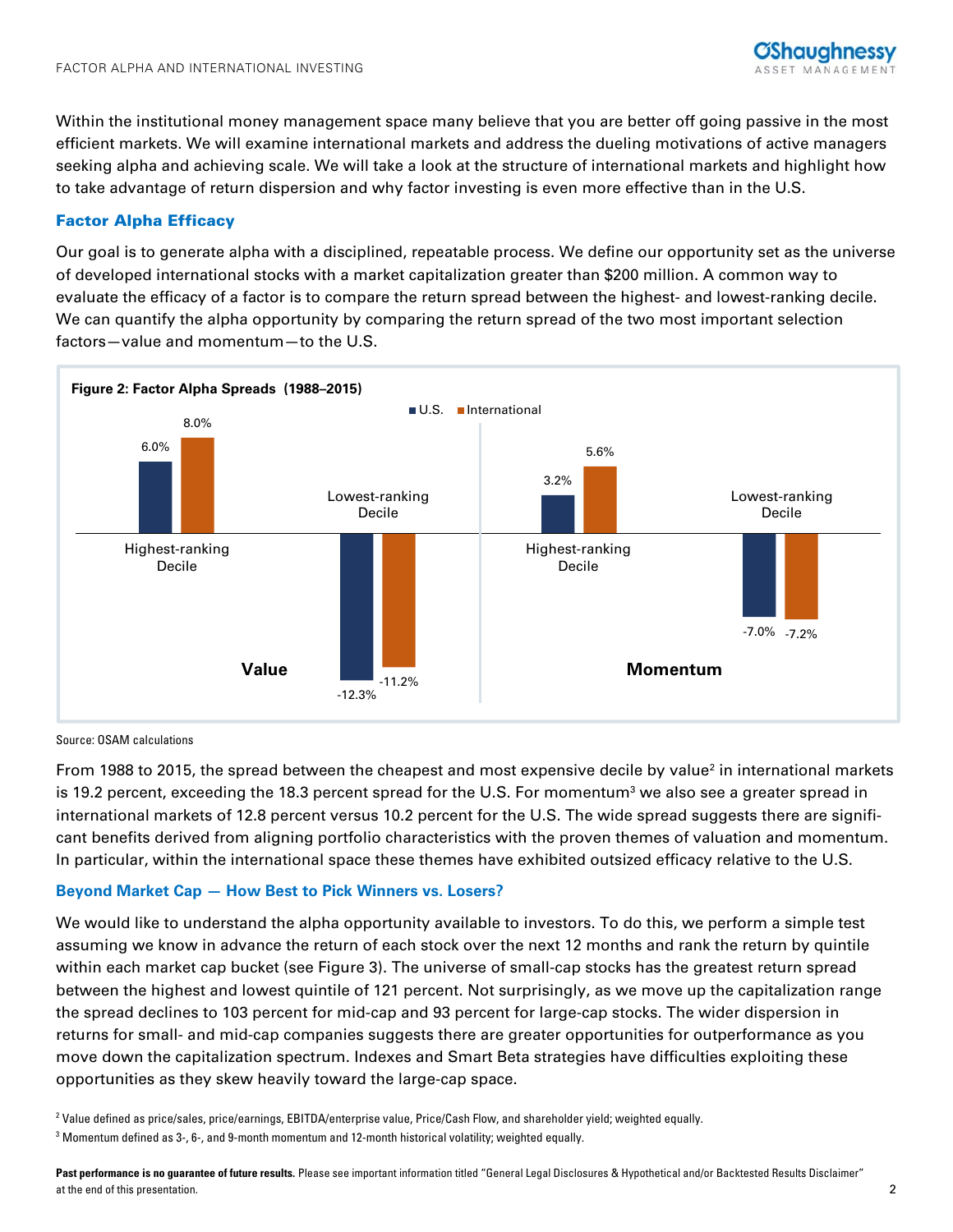



### Source: OSAM calculations

To exploit the inefficiencies within international markets, it is important to determine if there are common themes between winners and losers across the cap spectrum. To achieve this, we calculate average valuation, quality, and growth characteristics of outperformers and underperformers. Across the cap spectrum we see that winners consistently exhibit higher return on invested capital. The strong performers are also more conservative in terms of debt issuance. A cornerstone of our process is the belief that expensive stocks have high or unsustainable expectations built into their price. As a result, they tend to mean revert and underperform over the long run. The best performing stocks have traded at approximately a 20 percent discount across all cap ranges over time.

#### **Table 1: Characteristics of Outperformers and Underperformers**

| SMALL CAP                 | Price-to-Earnings | <b>Change in Debt</b>   | 1-Year Earnings Growth | <b>Return on Invested Capital</b> |
|---------------------------|-------------------|-------------------------|------------------------|-----------------------------------|
| <b>Highest Quintile</b>   | 14.5              | 12.0                    | 23.6                   | 24.0                              |
| <b>Lowest Quintile</b>    | 18.5              | 21.3                    | 18.3                   | 20.0                              |
| <b>Relative Advantage</b> | 22% cheaper       | 44% lower debt issuance | 29% higher             | 20% higher                        |

| MID CAP                 | Price-to-Earnings | <b>Change in Debt</b>   | 1-Year Earnings Growth | Return on Invested Capital |
|-------------------------|-------------------|-------------------------|------------------------|----------------------------|
| <b>Highest Quintile</b> | 16.0              | 9.8                     | 26.4                   | 24.5                       |
| <b>Lowest Quintile</b>  | 20.4              | 15.7                    | 26.3                   | 21.5                       |
| Relative Advantage      | 22% cheaper       | 38% lower debt issuance |                        | 14% higher                 |

| LARGE CAP                 | Price-to-Earnings | <b>Change in Debt</b>   | 1-Year Earnings Growth | <b>Return on Invested Capital</b> |
|---------------------------|-------------------|-------------------------|------------------------|-----------------------------------|
| Highest Quintile          | 16.5              | 10.1                    | 23.6                   | 25.8                              |
| <b>Lowest Quintile</b>    | 20.5              | 12.5                    | 22.8                   | 22.6                              |
| <b>Relative Advantage</b> | 20% cheaper       | 19% lower debt issuance | 4% higher              | 14% higher                        |

The wide dispersion and consistent themes among winners and losers suggest there is significant alpha opportunity within international markets. Smart Beta indexes provide some exposure to themes such as valuation and quality. However, Smart Beta strategies are heavily skewed toward the large-cap space—the area of the market exhibiting the least dispersion. It is important for active managers to consider all capitalization ranges in order to deliver the greatest alpha potential.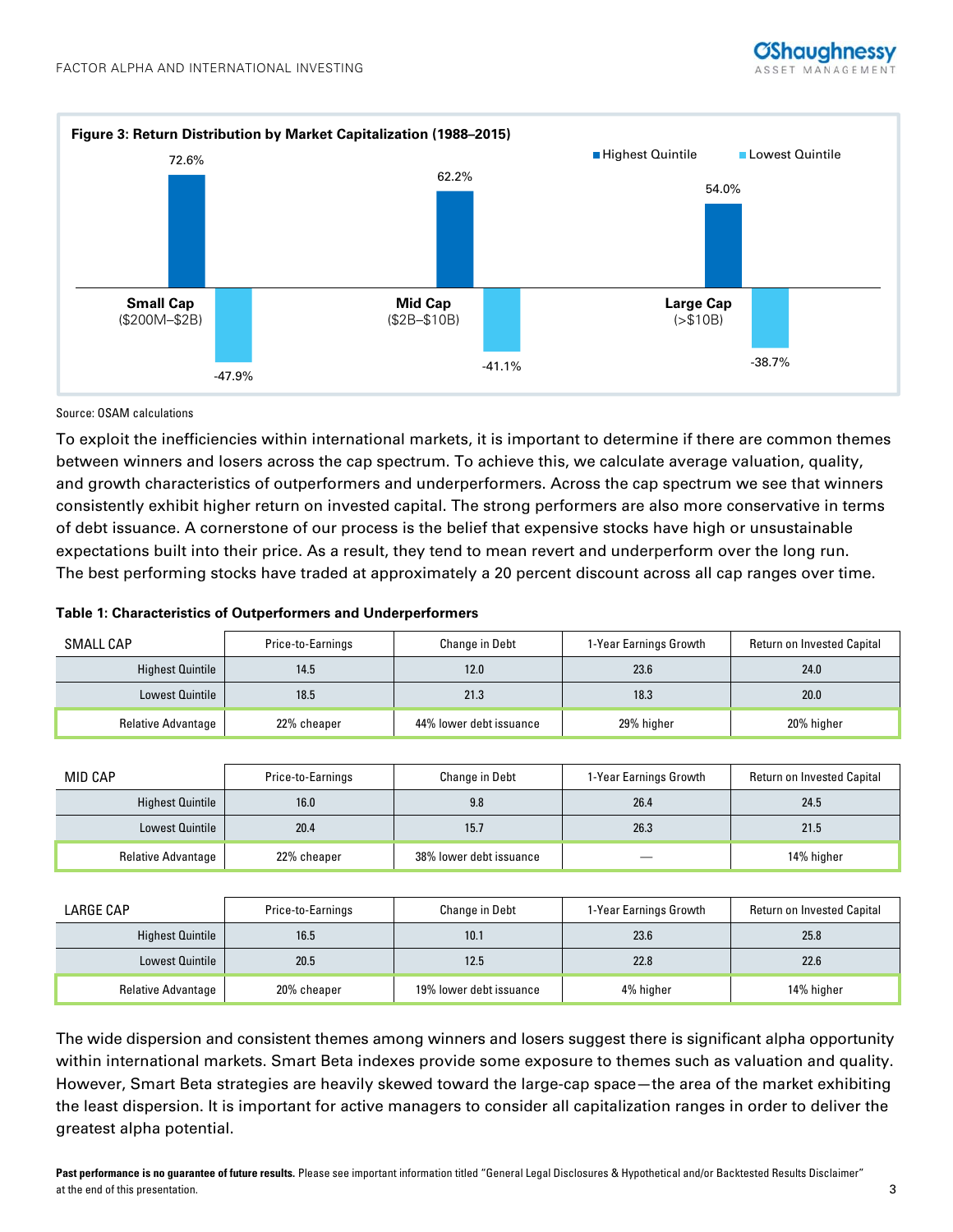# **Passive or Active?**

# Weighting and Concentration

Factor selection is a key determinant of portfolio performance. The final part of portfolio construction that determines how much the portfolio differs from the benchmark is how stocks are weighted. The benchmark simply market cap-weights the stocks in the universe, giving the highest weighting to the largest companies. We would like to determine the effect concentration and market cap-weighting have on return and risk-adjusted return. To do this we start with the constituents of the MSCI EAFE Index and create portfolios based on value as tested above.

We create two versions of this strategy:

Version 1 sorts all stocks in the MSCI EAFE on each rebalance date by valuation and builds portfolios from 100 to all of the stocks in the benchmark (so the 100-stock version would be the 100 cheapest stocks on that date, and so on). Positions are equally-weighted (e.g., one percent each in the 100-stock portfolio).

Version 2 takes the same portfolios with the same stocks (from 100 to all of the benchmarks holdings) but weights the positions according to market cap. This method can create very top heavy weightings in the more concentrated portfolios (e.g., Toyota at 12 percent of the most recent 100-stock portfolio).

Figure 4 and 5 (below) illustrate the impact of concentration and cap-weighting on both forward one-year excess returns and active share versus the MSCI EAFE index. As concentration decreases, so does active share and excess return. Also, market cap-weighted portfolios offer significantly less return than equal-weighted. Even in the case where both portfolios own all of the stocks in the benchmark, the effect of equal-weighting adds 2.3 percent to excess return versus the benchmark. The ability for active managers to be different from their benchmark is critical to achieving success.





Source: OSAM calculations

Past performance is no guarantee of future results. Please see important information titled "General Legal Disclosures & Hypothetical and/or Backtested Results Disclaimer" at the end of this presentation. 4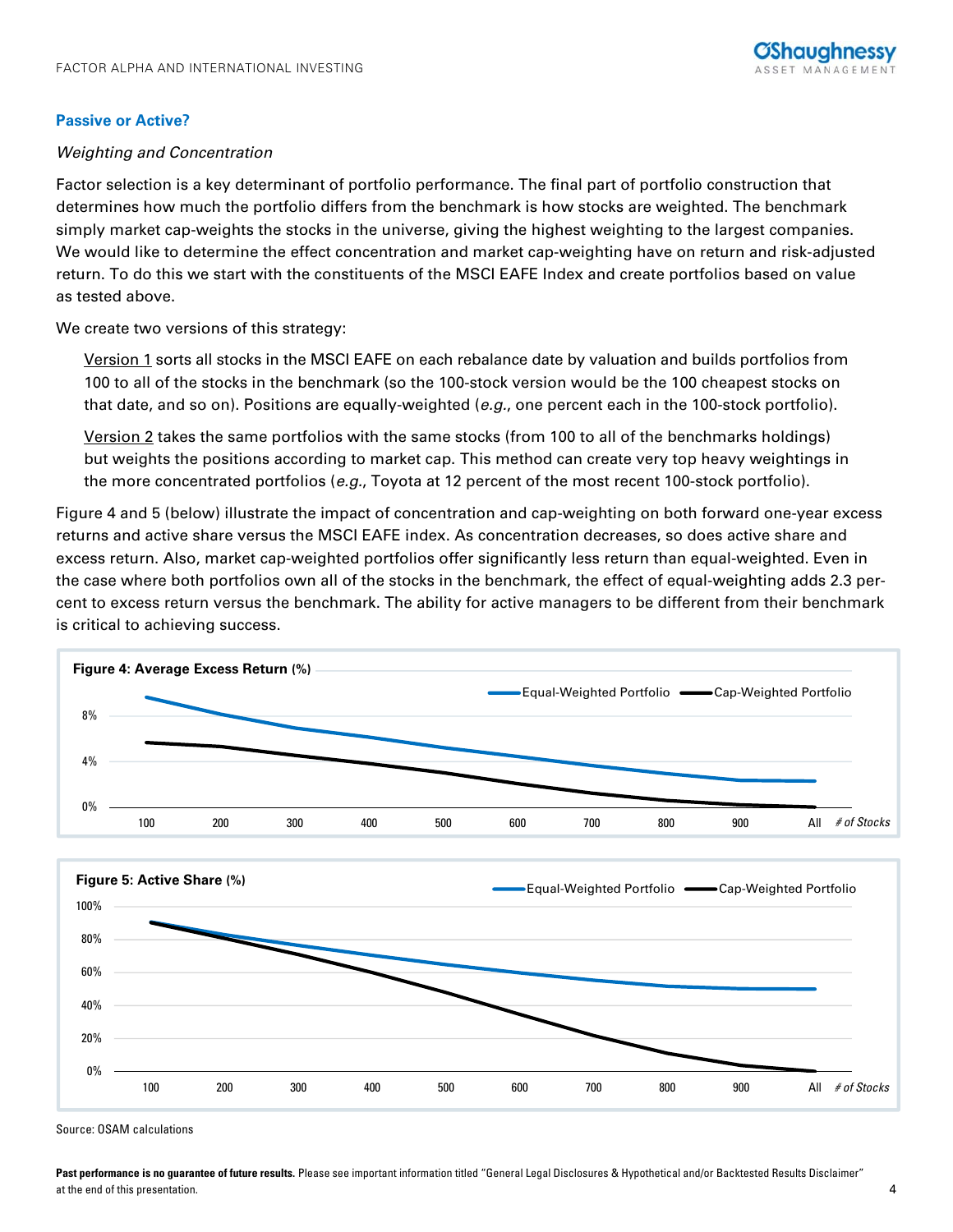# **Alpha vs. Capacity**

In order to deliver strong investment results to their clients, asset managers must shift from the frictionless world of research to a real world setting. Another important aspect of capturing alpha in the international market is managing market impact. Using the ITG cost estimates we are able to get a sense of the estimated market impact when trading a portfolio. Trading commissions are a real cost but our focus here is on market impact, which matters more for large asset managers. When a money manager trades billions of dollars this can have the effect of moving the price of the stocks you are buying or selling—you pay a higher price when buying and receive a lower price when selling than if you were trading a much smaller \$1 million account.

To show the impact of asset levels on market impact, we expand our universe to all stocks trading on developed international markets with a market capitalization greater than \$200 million, which will include small- and mid-cap companies where market impact costs are greater. Similar, to the previous analysis we build portfolio based on valuation ranging from 100 to all stocks in the opportunity set. Positions are rebalanced on a rolling annual basis, meaning the holding period for each position is at least one year.

| Assets<br>(\$ mil) | 100<br>Stock | 200<br>Stock | 500<br>Stock | 1,000<br>Stocks | All<br>Stocks |
|--------------------|--------------|--------------|--------------|-----------------|---------------|
| 50                 | 0.32%        | 0.21%        | 0.17%        | 0.12%           | $0.00\%$      |
| 100                | 0.41%        | 0.25%        | 0.19%        | 0.14%           | $0.00\%$      |
| 250                | 0.56%        | 0.34%        | 0.25%        | 0.16%           | 0.01%         |
| 500                | 0.73%        | 0.43%        | 0.32%        | 0.20%           | 0.01%         |
| 1,000              | 0.96%        | 0.55%        | 0.40%        | 0.25%           | 0.01%         |
| 2,500              | $1.46\%$     | $0.80\%$     | 0.57%        | 0.35%           | 0.01%         |
| 5,000              | 2.04%        | $1.10\%$     | 0.76%        | 0.45%           | $0.02\%$      |
| 10,000             | 2.77%        | 1.53%        | $1.05\%$     | 0.60%           | 0.02%         |
| 20,000             | 3.49%        | 2.12%        | 1.46%        | 0.83%           | 0.03%         |
| 30,000             | 3.88%        | 2.50%        | 1.78%        | $1.00\%$        | 0.03%         |
| 40,000             | 4.15%        | 2.76%        | 2.01%        | 1.14%           | $0.04\%$      |
| 50,000             | 4.36%        | 2.96%        | 2.20%        | 1.26%           | 0.04%         |

#### **Table 2: Value Portfolios — Equal-Weighted Table 3: Value Portfolios — Cap-Weighted**

| sets<br>mil) | 100<br>Stock | 200<br>Stock | 500<br>Stock | 1,000<br>Stocks | All<br>Stocks | Assets<br>$(S \text{ mil})$ | 100<br>Stock | 200<br>Stock | 500<br>Stock | 1,000<br>Stocks | All<br>Stocks |
|--------------|--------------|--------------|--------------|-----------------|---------------|-----------------------------|--------------|--------------|--------------|-----------------|---------------|
| 50           | 0.32%        | 0.21%        | 0.17%        | 0.12%           | $0.00\%$      | 50                          | 0.13%        | 0.07%        | 0.05%        | 0.03%           | 0.01%         |
| 100          | 0.41%        | 0.25%        | 0.19%        | 0.14%           | $0.00\%$      | 100                         | 0.17%        | 0.09%        | 0.05%        | 0.03%           | 0.01%         |
| 250          | 0.56%        | 0.34%        | 0.25%        | 0.16%           | 0.01%         | 250                         | 0.25%        | 0.11%        | 0.07%        | 0.04%           | 0.01%         |
| 500          | 0.73%        | 0.43%        | $0.32\%$     | 0.20%           | 0.01%         | 500                         | 0.34%        | 0.14%        | 0.08%        | 0.05%           | 0.02%         |
| 1,000        | $0.96\%$     | 0.55%        | 0.40%        | 0.25%           | $0.01\%$      | 1,000                       | $0.46\%$     | 0.19%        | 0.10%        | $0.06\%$        | 0.02%         |
| 2,500        | 1.46%        | $0.80\%$     | 0.57%        | 0.35%           | 0.01%         | 2,500                       | 0.67%        | 0.30%        | 0.16%        | $0.08\%$        | 0.02%         |
| 5,000        | 2.04%        | $1.10\%$     | 0.76%        | 0.45%           | $0.02\%$      | 5,000                       | 0.87%        | 0.41%        | 0.22%        | 0.11%           | 0.03%         |
| 10,000       | 2.77%        | 1.53%        | 1.05%        | $0.60\%$        | $0.02\%$      | 10,000                      | 1.13%        | 0.55%        | 0.30%        | 0.15%           | 0.04%         |
| 20,000       | 3.49%        | 2.12%        | 1.46%        | 0.83%           | $0.03\%$      | 20,000                      | 1.48%        | 0.72%        | 0.41%        | 0.21%           | 0.05%         |
| 30,000       | 3.88%        | 2.50%        | 1.78%        | $1.00\%$        | $0.03\%$      | 30,000                      | 1.75%        | 0.84%        | 0.48%        | 0.25%           | 0.06%         |
| 40,000       | 4.15%        | $2.76\%$     | 2.01%        | 1.14%           | $0.04\%$      | 40,000                      | 1.99%        | 0.95%        | 0.54%        | 0.28%           | 0.07%         |
| 50,000       | 4.36%        | 2.96%        | 2.20%        | 1.26%           | 0.04%         | 50,000                      | 2.19%        | 1.04%        | 0.59%        | 0.31%           | 0.07%         |

Source: OSAM calculations Source: OSAM calculations Source: OSAM calculations

The market impact estimates are based on the five-year period from 2010 to 2015. ITG cost curves are based on actual market conditions over this timeframe. This table illustrates the paradigm of alpha against scale. We've shaded boxes denoting the points where impact (annualized) exceeds one percent. Over the various concentration levels, the average forward one-year outperformance of the equal-weighted versus cap-weighted portfolios is approximately 2.5 percent (see Figure 4 above). The concentrated portfolios, while providing greater alpha, cannot accommodate the scale that Smart Beta or other large asset managers are looking for. For example, at an asset level of \$5 billion the 200-stock equal-weighted portfolio has a market impact cost of 1.10 percent versus 0.41 percent for the market cap-weighted version. The key to achieving excess return is to invest in concentrated equal-weighted portfolios that select stocks based on proven themes—the caveat of course is you must be willing to accept lower asset levels.

# **Access International Markets via ADRs**

For many investors the only vehicle available to invest in foreign local shares is through a mutual fund. A viable alternative for investors to access international stocks is through American Depository Receipts (ADRs). ADRs are U.S.-listed foreign securities that enable U.S. investors to invest in non-U.S. companies while giving non-U.S. companies easier access to U.S. capital markets. Today, approximately 92 percent of the MSCI EAFE index can be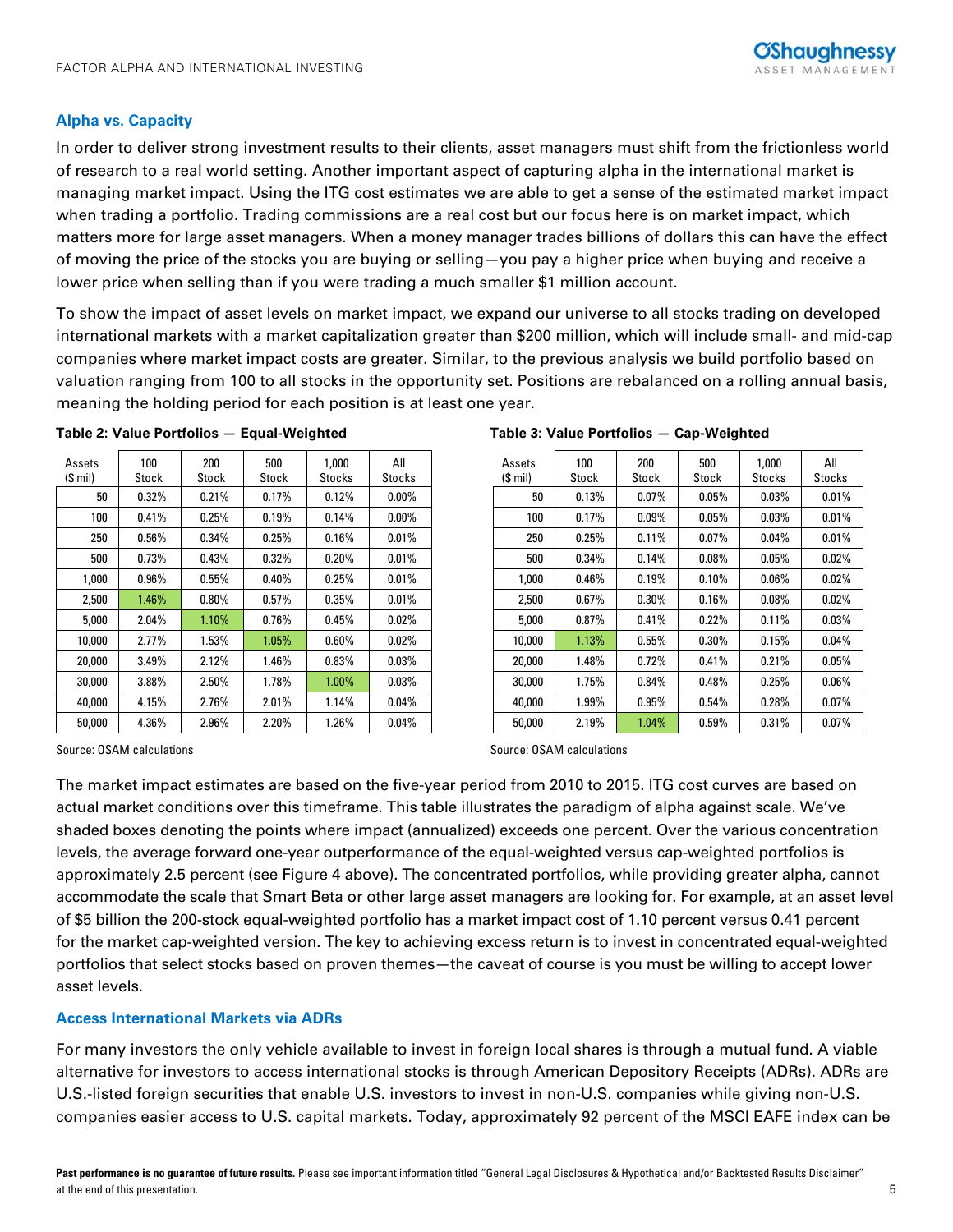accessed via the ADR market in the U.S. on a cap-weighted basis. Investing via ADRs provides a cost advantage relative to the local share market while providing a robust alpha opportunity.

# **Factor Alpha Efficacy and Cost: ADRs**

Similar to our analysis on foreign local shares, we would like to evaluate the efficacy of a factor in the ADR space by comparing the return spread between the highest- and lowest-ranking decile.

Over the period from 1990 to 2015 when ADR data became available we see healthy return spreads for value and momentum among ADRs. While the spread for value is comparable at 18.7 percent versus 19.7 percent for local shares, momentum outperforms within the ADR universe by a slight margin. This data coupled with adequate coverage of the international market gives us confidence that research performed on the local share market is relevant in the ADR space.



#### Source: OSAM calculations

While an inefficiently-priced market provides alpha opportunity for investors, it is not a cure all for achieving excess returns. A common concern about investing outside of the U.S. is related to cost. As ADRs trade on U.S. exchanges, the cost associated with trading these securities are no different from other U.S.-listed companies. The average ticket charge for trading a stock in the local share market from a developed country on the MSCI EAFE is approximately 22 dollars compared to six dollars for U.S.-listed securities. This cost differential makes smaller account sizes more viable in the ADR market, since fees can significantly erode return.

| Table 4:<br><b>Ticket Charges</b> | <b>TILS.</b> | <b>International</b> |  |  |
|-----------------------------------|--------------|----------------------|--|--|
|                                   | \$6          | \$22                 |  |  |

# **Active Management Landscape**

We firmly believe that active management can provide investors with the opportunity to outperform over the long term. Looking like the benchmark in the international space can provide strategy *capacity*, but can significantly deteriorate the ability to generate *alpha*. As well, allocating based on size can lead you to overweighting stocks with poor characteristics that tend to consistently underperform. We believe a sound investment process should be disciplined but also nimble—constantly re-evaluating the opportunity set for the highest-ranking stocks.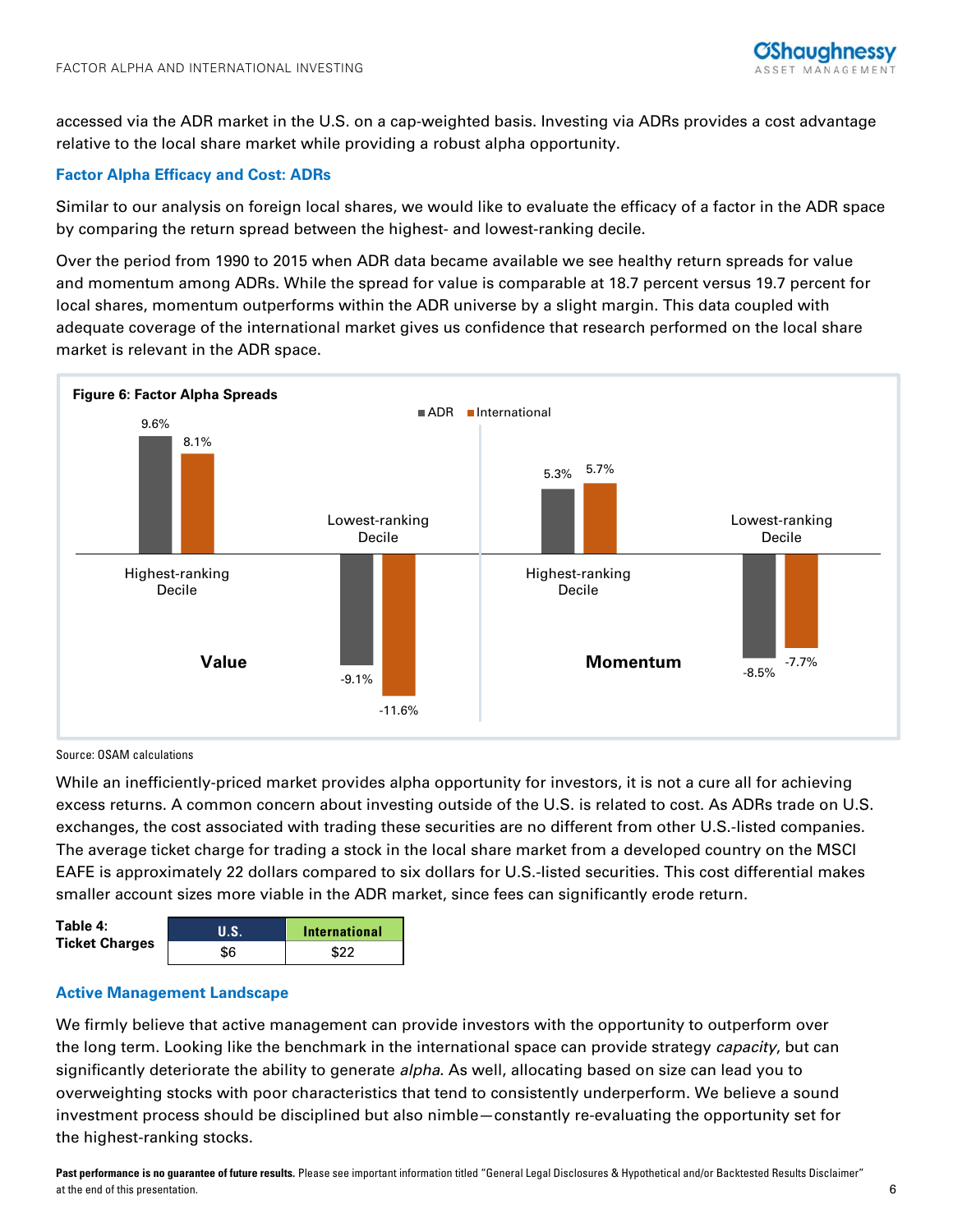In Figure 7 (below), we can contrast OSAM's approach with the index and other Smart Beta approaches. We plot market cap versus value as the dimensions on the chart. Instead of using price-to-book as the value metric of choice, we combine five factors shown to be more predictive of future excess return: shareholder yield, price-to-earnings, price-to-sales, EBITDA-to-enterprise value, and cash flow-to-price.

The dot in the center of each oval represents the average value score and market capitalization for the portfolio while the entire circle accounts for 75 percent of the portfolio's weight. The O'Shaughnessy International ADR strategy utilizes both value and momentum as primary stock selection criteria. Even with momentum playing such a prominent role, the strategy exhibits a 41-percent discount to the MSCI All-Country World ex-U.S. Index and a 44-percent discount to the Smart Beta approach (PXF). The most prominent difference between OSAM's approach is the market cap range, represented by the width of each oval. All of the indexes share a common trait: the bulk of the portfolio is playing in a narrow range among the largest stocks in the universe. To put this in perspective, the MSCI All Country World ex-U.S. index has an average market capitalization of \$55 billion versus \$38 billion for the O'Shaughnessy International ADR strategy. We admit this strategy provides asset managers with scale, but allowing



market capitalization to play such a prominent role in stock selection can significantly deteriorate alpha. Our philosophy, honed over two decades, leads us to believe factors should drive the investment decision making process to a far greater extent. We consistently avoid companies that exhibit unfavorable characteristics and hone in on areas of the market that are favorable in the ways we deem relevant.

We believe active management will continue to work well in international markets. However, investors should be leery of managers charging active fees while at the same time looking very much like the benchmark. The key to delivering consistent excess returns is to focus on themes that have proven efficacy in picking winners and weeding out losers. Though looking like the benchmark can provide scale, doing so significantly erodes alpha opportunity. Asset managers must deliver alpha and not be afraid to close strategies once costs become too high.